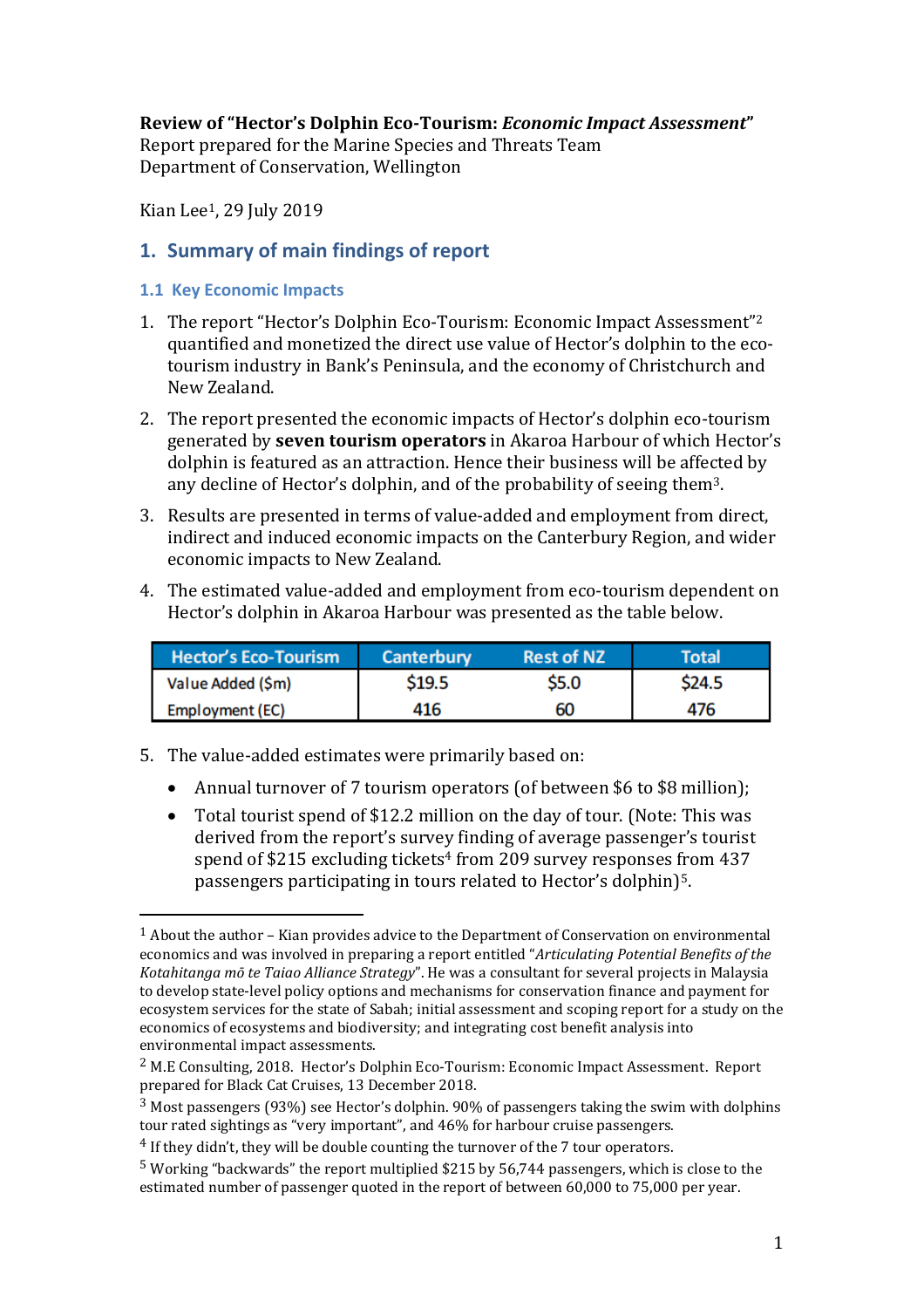- 6. Estimated employment is 476 throughout New Zealand with 416 in Canterbury. This consists of:
	- Some 40 to 60 staff, of which around 80% are permanent positions employed by the 7 tour companies;
	- Other employment in Canterbury and New Zealand generated by the tourist spend of \$12.2 million on the day of the tour. The report did not provide a breakdown of which sectors the indirect, and induced employments belong to.
- 7. The report had reasonably attributed 15% to 20% of the additional tourism spend in Christchurch resulting from tourism related to Hector's dolphin. (Please see paragraph 8 below for supporting information). This is the main basis for **adding** about \$3 million to \$6 million per annum in estimating wider economic impact presented below.

| Wider Economic Impact | <b>Canterbury</b> | <b>Rest of NZ</b> | Total           |
|-----------------------|-------------------|-------------------|-----------------|
| Value Added (\$m)     | $$22.2 - $24.9$   | $$5.7 - $6.4$$    | $$27.9 - $31.3$ |
| Employment (EC)       | 473 - 530         | 69 - 77           | 541 - 607       |

- 8. The report presented survey findings from respondents rating their decisions to visit Christchurch, and New Zealand because of their tour:
	- 31% rated their tour as "very important" and 33% rated "important" for visiting Christchurch;
	- 25% rated the tour as "very important" and 20% rated "important" for visiting New Zealand.

### **1.2 Other key points about the report**

- 9. Although the scope of the report appears to be national in nature, it is limited to **seven tourism operators** in Akaroa Harbour. Despite referring to tourists attracted to other areas with Hector's dolphins (e.g. Curio and Porpoise Bays in the Catlins), their economic impacts were not covered by the report because there are no tourism operators targeting them. Furthermore, it is difficult to estimate economic benefits derived from these other populations.
- 10. It does not include values of eco-tours where Hector's dolphins are seen but are not featured or explicitly marketed as a main attraction. The market value of Hector's dolphin from this tourism segment is not estimated.
- 11. The report is of the opinion that the value of Hector's dolphins is understated because:
	- New Zealand's tourism market is expected to grow, and Hector's dolphins are one of its tourism products/attractions;
	- Non-market values are not included in this report. The non-market values are likely to be significant (please see next paragraph). The report cautioned that market values could be relatively small compared to the non-market values.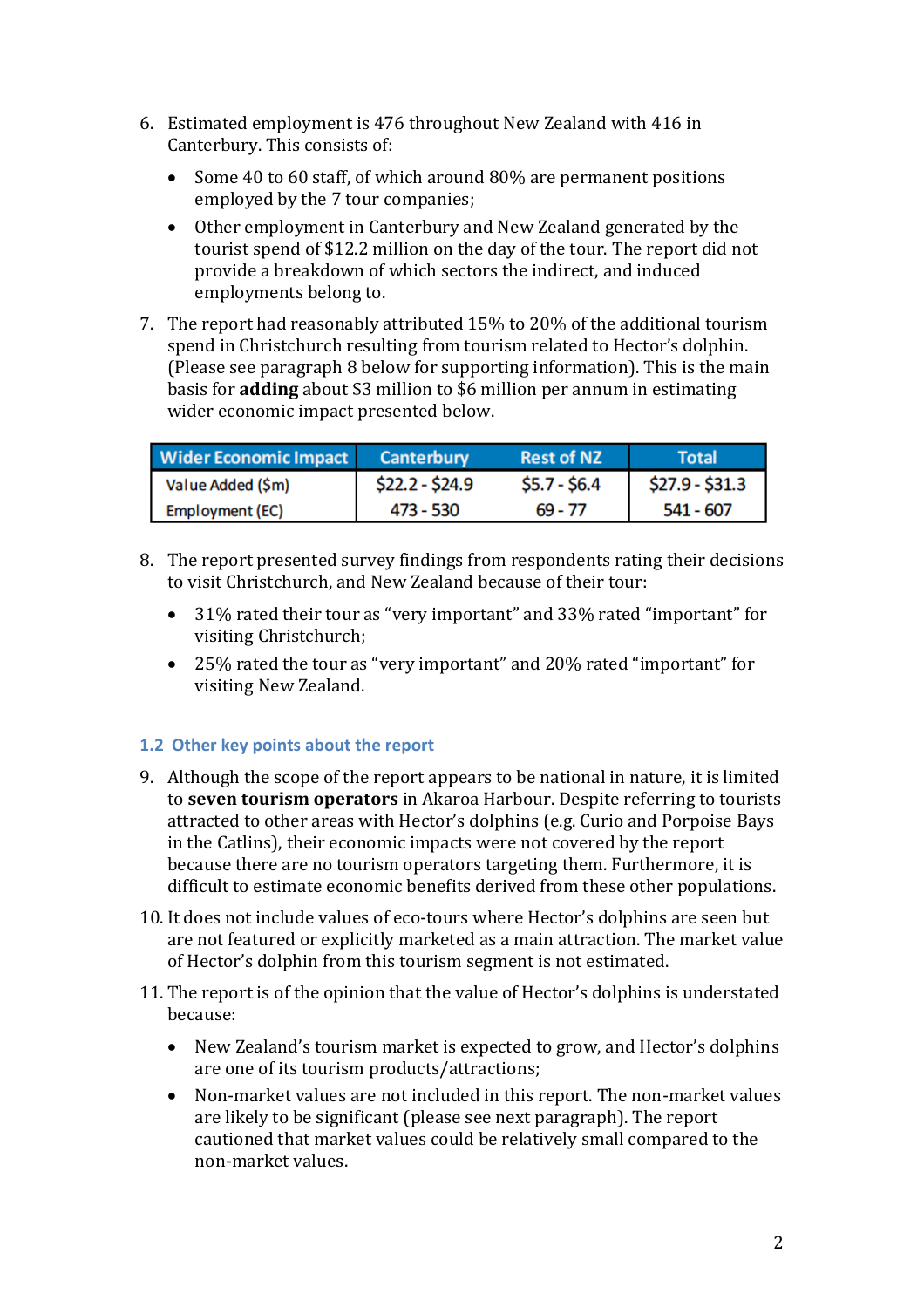- 12. The report suggested that other uses/benefits/values associated with Hector's dolphins should also be considered. These include values such as:
	- ecological function value (services produced by the species that are critical to the functioning of the earth);
	- option value (benefit of maintaining the right to use the resource, i.e. as tourism demand and markets grows);
	- bequest value (maintenance of environmental attributes for the benefit of future generations); and
	- existence value (the satisfaction that the community derives from simply knowing that the species exists).
- 13. The report does not mention cultural values, which is an omission considering the importance of dolphins to Maori.
- 14. The report quoted results of a study of the preferences of New Zealanders Hoyt *et al* (2014)<sup>6</sup> which estimated the value of a dolphin to be between \$355,000 and \$440,000 based on willingness to pay to protect / maintain / avoid killing them. The 130 dolphins killed every year in fishing nets represent an estimated \$46 million annually - which is more than double the estimated value-added of \$19.5 million to Canterbury in the M.E Consulting report.

# **2. Comments on methodology, analysis and conclusions of the report**

#### **2.1 On methodology and analysis**

 $\overline{\phantom{a}}$ 

15. The main methodology for the economic impact assessment consisted of:

- Incorporating current market value of operational activities and current market value generated by tourism spend associated with Hector's dolphin beyond the tour ticket;
- Running the eco-tourism impact and wider economic activity through a Multi-Regional Input Output model.
- 16. The reviewer is satisfied that the report is methodologically and analytically sound, and follows best practice because:
	- Based on the values used, the calculations add-up for the market value of Hector's dolphin;
	- The survey results of tourist spend of \$215 on the day of tour (excluding tour ticket) and tourist spend the day before and after of \$200 is not far from forecasted spend per day of \$190 (2017) and \$198 (2018) by MBIE  $(2018)^7$ .

<sup>6</sup> Hoyt, E, McGrath, G., Bossley, M., Knowles, T., 2014. Assessing New Zealanders' Willingness -topay to Protect the Endangered New Zealand Dolphin (Cephalorhynchus hectori): A benefit-cost analysis comparing three scenarios. Economists at Large, Melbourne, Australia and Critical Habitat Marine Protected Areas Programme, Whale and Dolphin Conservation, Chippenham, UK.

<sup>7</sup> Ministry of Business Innovation & Employment, 2018. New Zealand Tourism Forecasts 2018- 2024, May 2018.